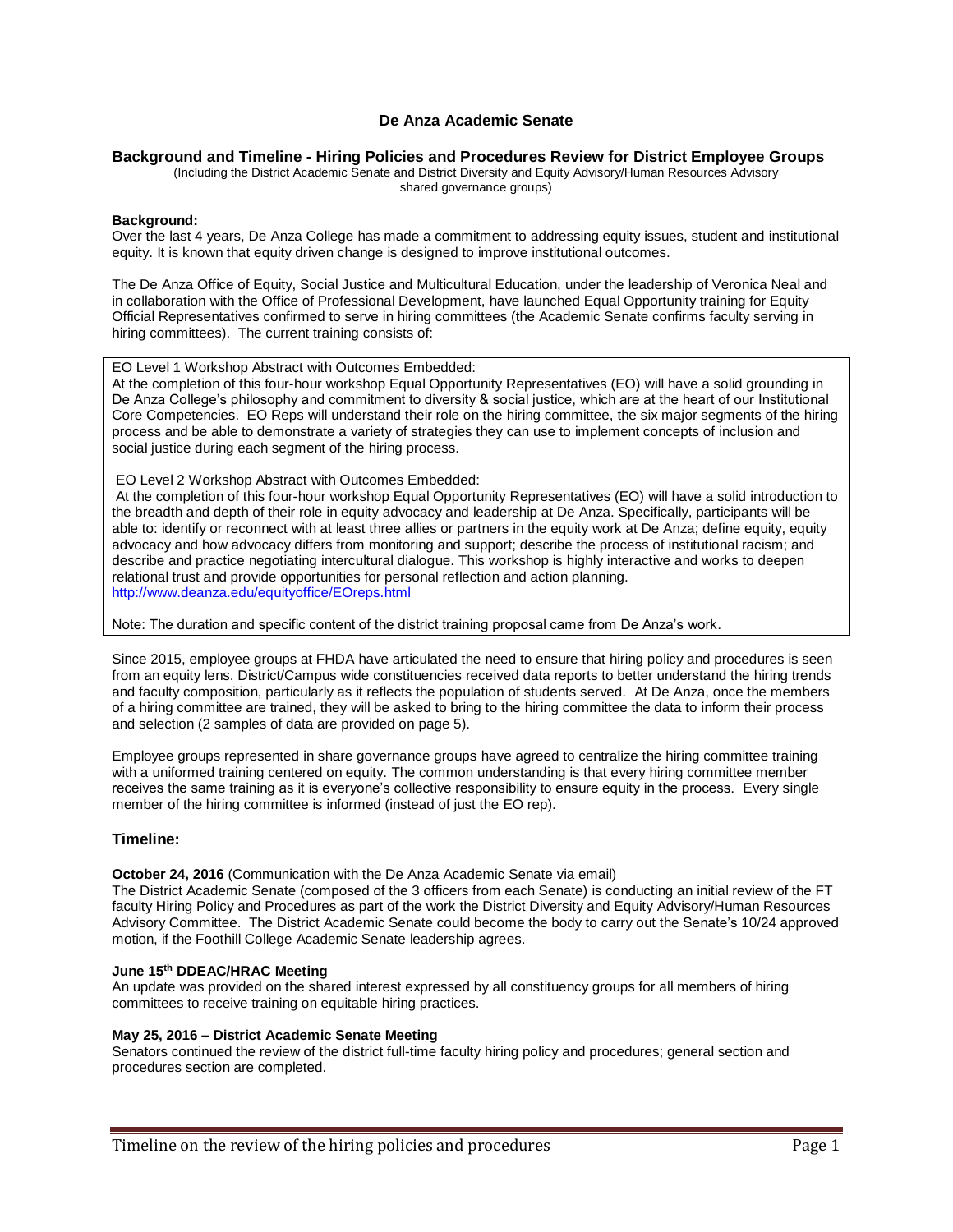**May of 2016** - **May of 2016** - FHDA Board (included in communication with the De Anza Academic Senate via email on 10/25) The FHDA Board approved the Equal Employment Opportunity Plan. The plan was reviewed by all shared governance groups in the winter and spring. This plan relates directly to the proposal reviewed. There has been dialogue on how we "equitize" hiring. Enforcing equitable practices is not just the responsibility of the EO rep but all of us who serve as members of a hiring committee. Our commitment to Equity and an Equity Agenda calls for all members of hiring committees to participate in training. Excerpt of the EEO plan; the plan commits us to the following:

#### Training for Screening/Selection Committees [Plan Requirement - title 5, § 53003(c)(4)]

Any organization or individual, whether or not an employee of the district, who is involved in the recruitment and screening/selection of personnel shall receive appropriate training on the requirements of the title 5 regulations on equal employment opportunity (section 53000 et. seq.); the requirements of federal and state nondiscrimination laws; the requirements of the district's Equal Employment Opportunity Plan; the district's policies on nondiscrimination, recruitment, and hiring; principles of diversity and cultural proficiency; the value of a diverse workforce; and recognizing bias. Persons serving in the above capacities will be required to have completed training within the 24 months prior to service. This training is mandatory; individuals who have not received this training will not be allowed to serve on screening/selection committees. The Equal Employment Opportunity Officer is responsible to assure the required training is offered on a regular basis. Any individual, whether or not an employee of the district, acting on behalf of the district with regard to recruitment and screening of employees is subject to the equal employment opportunity requirements of title 5 and the district's Equal Employment Opportunity Plan. *Note: Required by the State if the district want to receive funding*

**April 28, 2015 DDEAC/HRAC Meeting-** Senate President was not in attendance. Meeting topics included job application diversity statement approved, EO plan announcement, website repository announcement, sexual misconduct, and the preparation for meeting with the National Equity Project

#### **April 27, 2016** District Academic Senate

The charge: conduct a review of the district full-time faculty hiring policy and procedures. Mayra Cruz provided a background and the charge to committee formed with faculty representation from De Anza and Foothill, and District Academic Senate members; need to confirm Foothill's faculty representation. Others members can be added when appropriate. The committee will compare each college's procedures against the approved district policy/procedure to determine how each adheres, and discuss potential and/or proposed changes. Paul Setziol reported that the last review of the policy and procedures was done in 1991. The members will need a rubric or checklist to review with an equity lens. Members would also like to research best practices to include once we determine which areas to change. Members provided examples of potential difference and areas to change: role of the academic senate in the selection of the committee, emergency hires, hiring committee diversity, the dean's role; EO training for everyone who serves in a hiring committee.

## **April 25, 2016** (De Anza Academic Senate meeting)

The faculty hiring process prompt questions guide was presented (**See page 6 guide**).

## **March 17, 2016 DDEAC/HRAC Meeting**

Reviewed each existing hiring process to determine what is working, what could use refinement. Decided to break in to sub-groups to divide up the work. The groups are as follows:

- a. Faculty Process: Mayra, Carolyn, and other Academic Senate Officers
- b. Classified Process: Myisha, Irma, John, Chris, Bill
- c. Administrator/manager Process: Marietta, Pat, Nicole, Hilda

The goal is to have preliminary reports ready for next meeting which is April 28<sup>th</sup>. See page 6 guide

**March 7, 2016** (De Anza Academic Senate meeting)- Reported on the February 18<sup>th</sup> DDEAC/DHRAC

- Discussed the draft EO plan.
- Began the discussion on proposed the sexual misconduct board policy and procedure.
- Proposal to add an additional prompt to the diversity statement required of all applicants was approved. Prompt: "Explain how your life experiences, studies or work have influenced your commitment to equity and inclusion."

**February 24, 2016** District Senate Meeting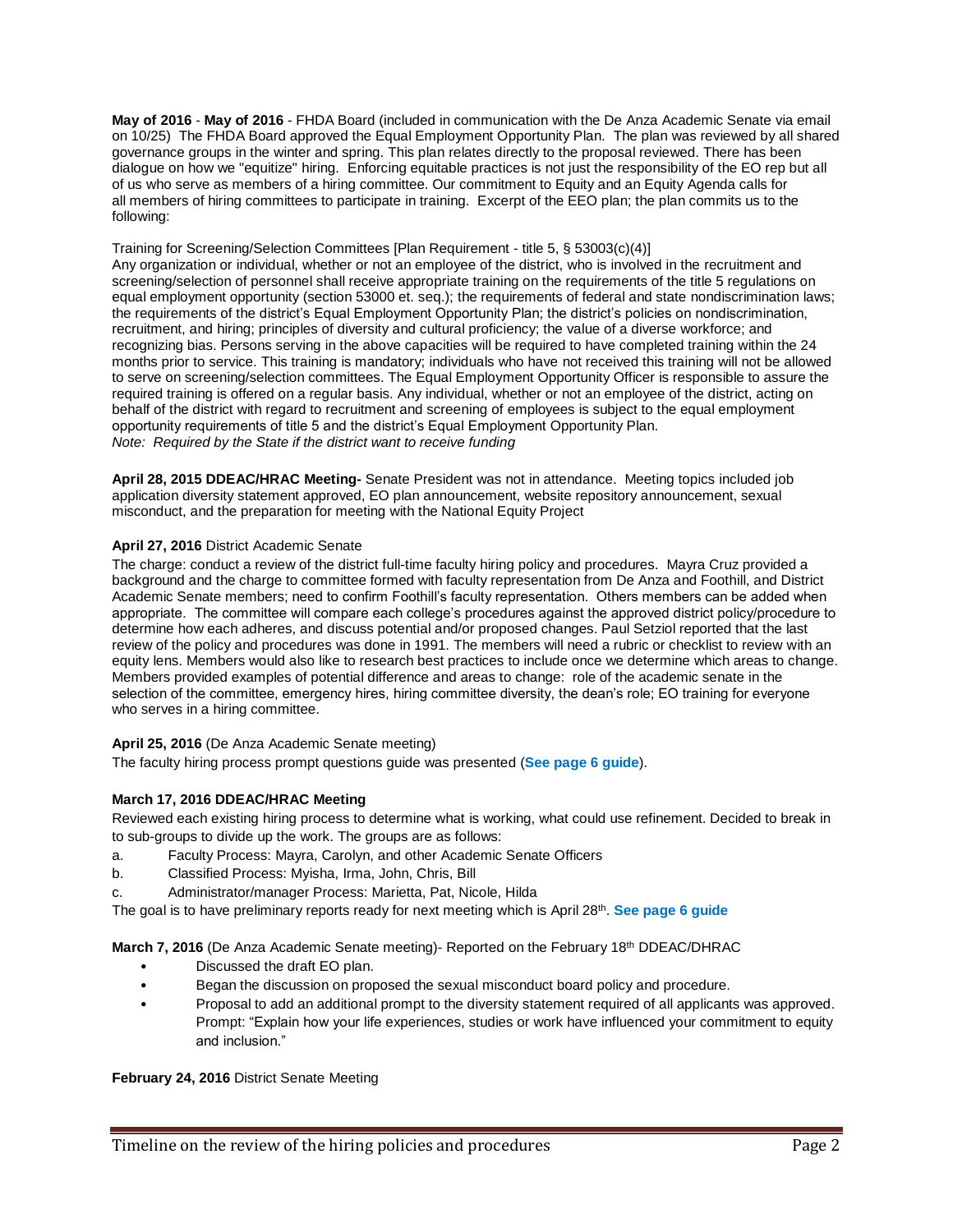The Senators discussed how to proceed with the faculty hiring policy and procedures review through an equity lens. It was agreed that this will be a joint effort between the district, our human resources vice-chancellor, Pat Hyland and the Senates. Senators expressed the concern of the district's failure to follow the part time hiring process and about emergency hires.

# **References to Education Code, AB 1725 and FHDA Faculty Hiring Policies and Procedures**

## **Faculty Hiring: Criteria, policies and procedures shall be agreed upon jointly by board designee and academic senate Ed Code §87360 CA Law and Regulations**

## **EDUCATION CODE SECTION 87360**

87360. (a) In establishing hiring criteria for faculty and administrators, district governing boards shall, no later than July 1, 1990, develop criteria that include a sensitivity to and understanding of the diverse academic, socioeconomic, cultural, disability, and ethnic backgrounds of community college students.

 (b) No later than July 1, 1990, hiring criteria, policies, and procedures for new faculty members shall be developed and agreed upon jointly by representatives of the governing board, and the academic senate, and approved by the governing board.

 (c) Until a joint agreement is reached and approved pursuant to subdivision (b), the existing district process in existence on January 1, 1989, shall remain in effect.

**AB 1725 "**1988 by Governor George Deukmejian AB 1725's focus is to emphasize the role of California community colleges as postsecondary institutions committed to transferring students, offering remedial courses, and providing vocational training. Other issues addressed by AB 1725 are the shift in power from the legislature back to the local board, and a number of concerns related to faculty and the hiring of personnel. The bill shifted power back to the local districts, and internally, it clarified the structure of power and admonished administrators and faculty to share the responsibilities of governance in the organization. The law stipulates the future role that affirmative action will play in hiring practices, highlighting the goal that the workforce reflect the proportionality of the state's adult population." **Retrieved from<http://files.eric.ed.gov/fulltext/ED425764.pdf> on 10/27/16**

## **2014 FHDA Full time Faculty Employment Hiring Policy and Procedures [http://hr.fhda.edu/\\_downloads/2014%20Full-Time%20Faculty%20Hiring%20Procedures.pdf](http://hr.fhda.edu/_downloads/2014%20Full-Time%20Faculty%20Hiring%20Procedures.pdf)**

## **Training**

All faculty, staff, and administrators involved in faculty hiring must receive training on equal opportunity, diversity, and the employment process for each Search Committee on which they serve. Such training will be provided by the Vice Chancellor of Human Resources and Equal Opportunity or his/her designee at the first meeting of the Committee. It is the responsibility of the Chair to insure that each Committee member receives the required training that includes:

- Review of District Diversity Vision Statement
- Discussion of District commitment to equal opportunity, diversity, and student success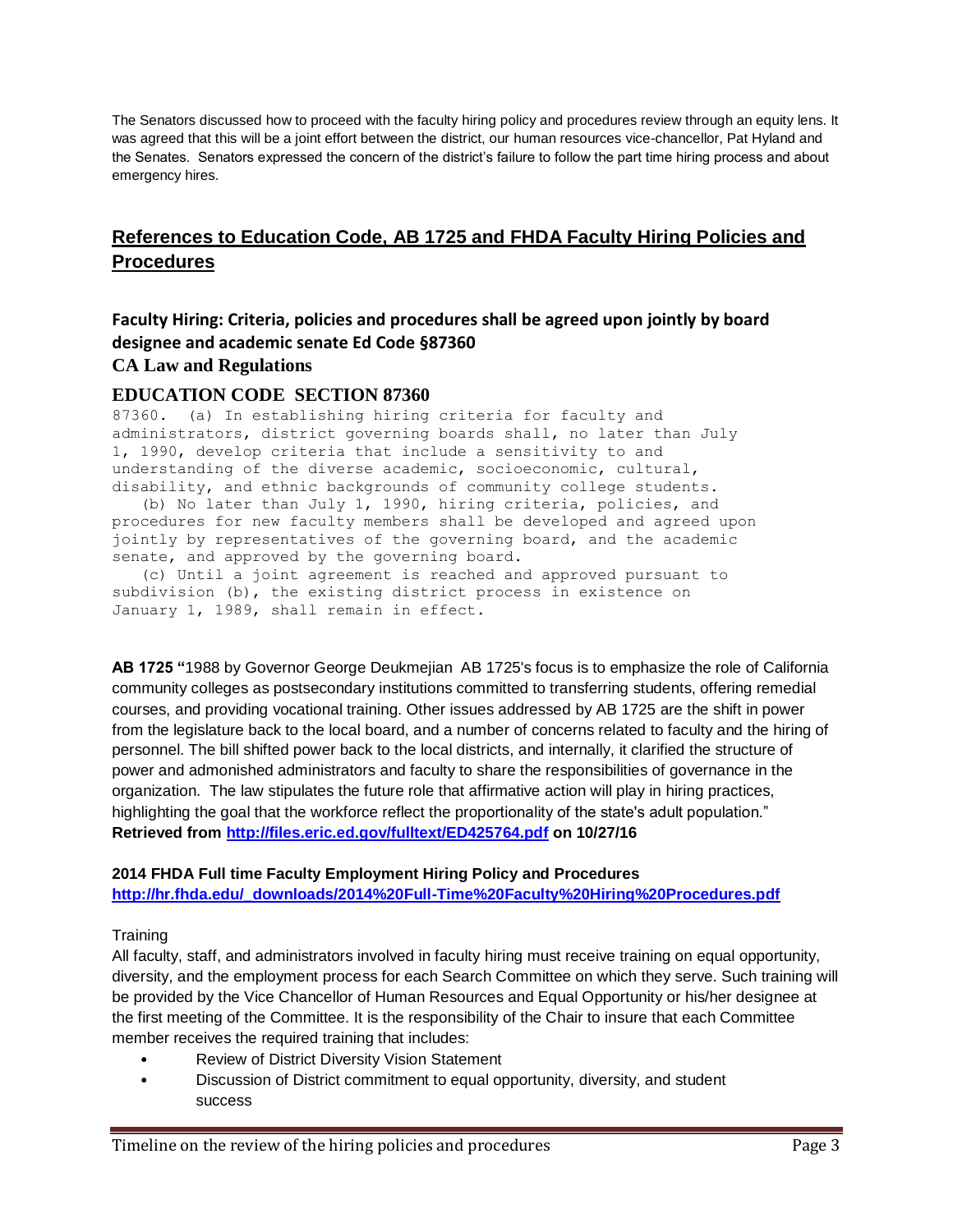- The search and selection process
- Role of the Search Committee
- Role of the Selection Committee
- Development of screening criteria
- Writing effective interview questions
- Cultural diversity in the interview process
- Role of the Equal Opportunity Representative
- Reference checking
- Confidentiality

<http://hr.fhda.edu/careers/b-hiring-manual-process-and-policies.html>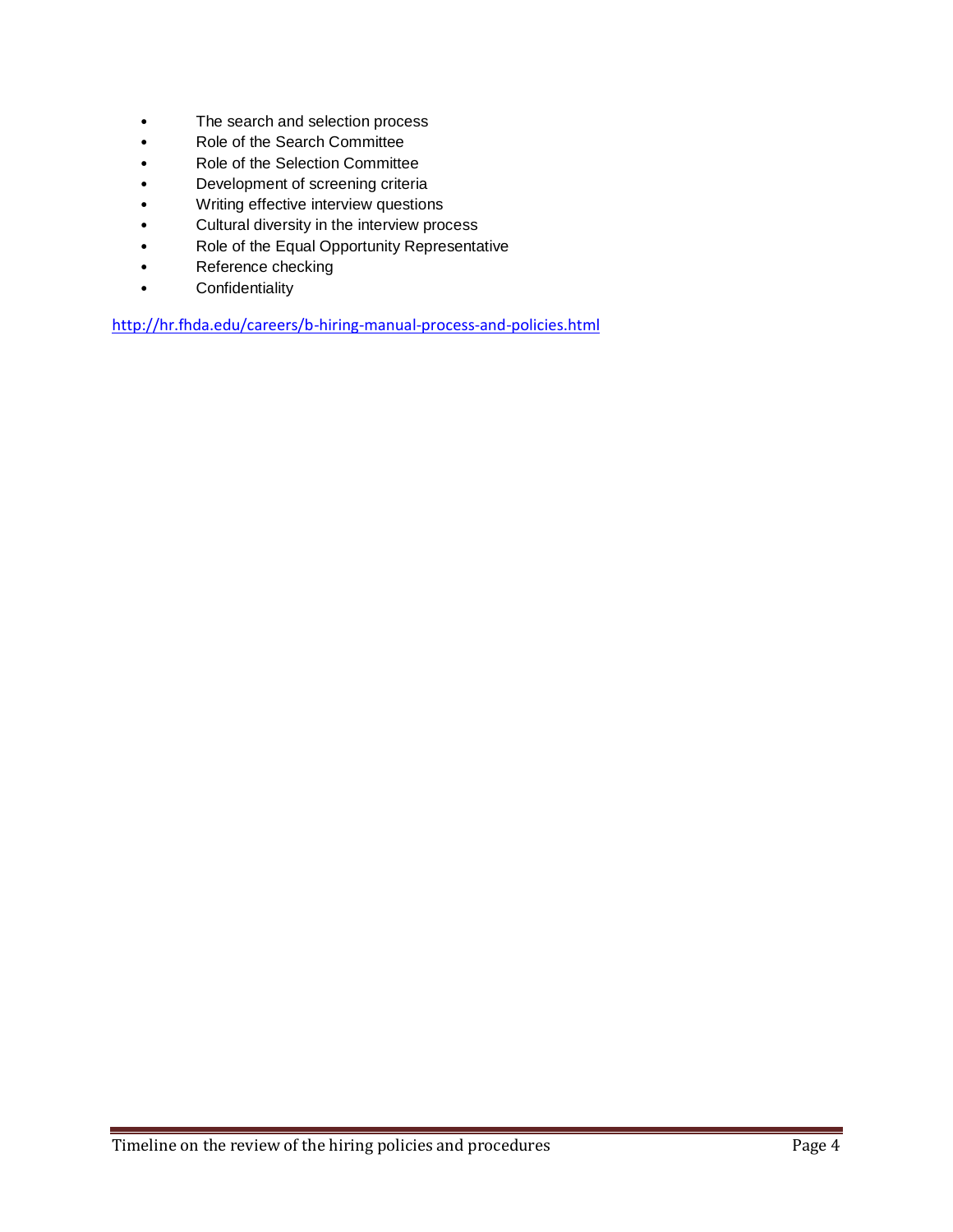